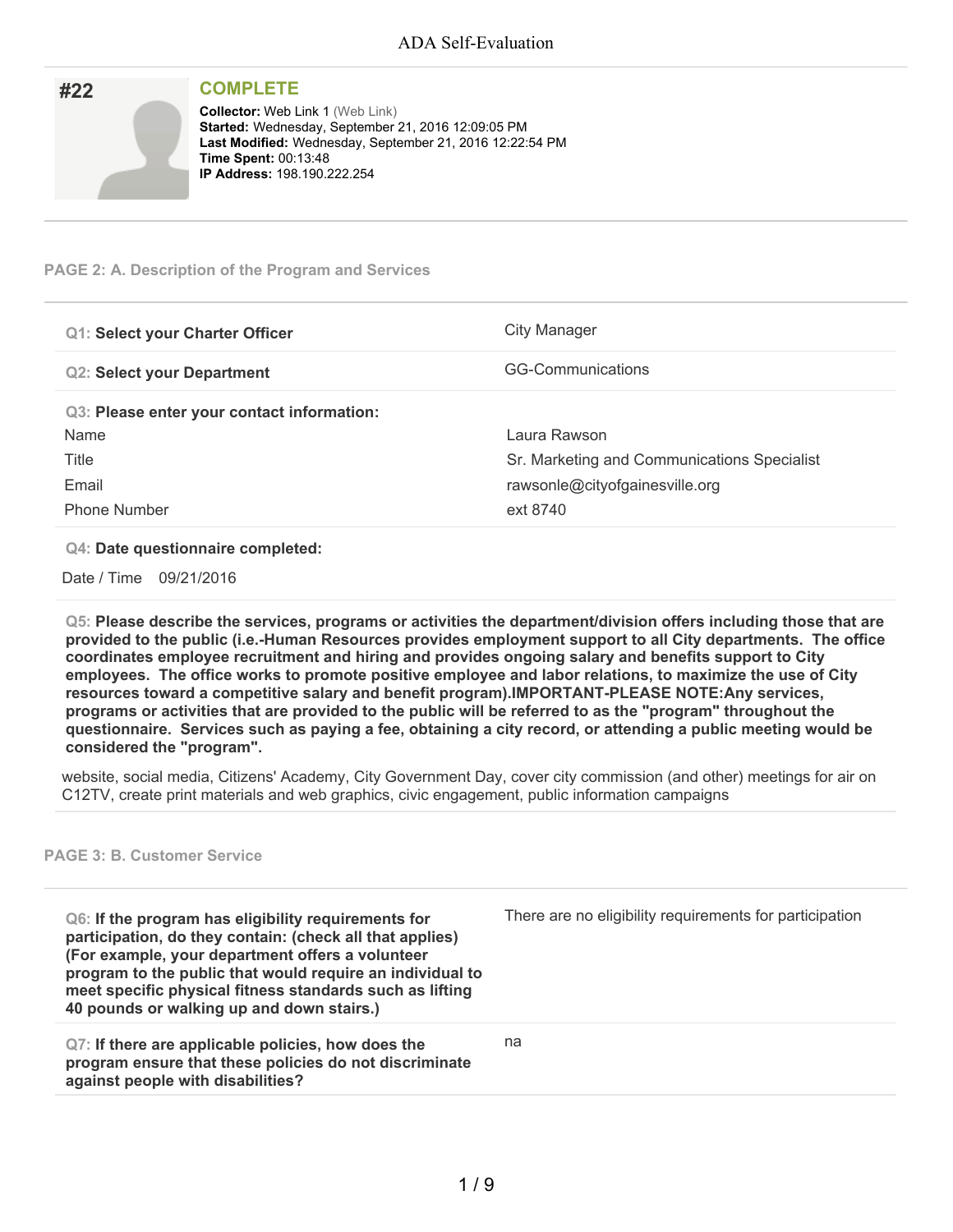| Q8: Is there a formal policy in place to respond to<br>requests from the general public for sign language, oral<br>and cued speech interpreters, or other modifications to<br>the program to allow people with disabilities to<br>participate?                                                               | No                                                                                               |
|--------------------------------------------------------------------------------------------------------------------------------------------------------------------------------------------------------------------------------------------------------------------------------------------------------------|--------------------------------------------------------------------------------------------------|
| Q9: Does the program have standard operating<br>procedures in place to include a person with<br>disabilities? [For example, allowing a service animal into<br>a facility, allowing someone to bring a personal<br>attendant with them to a recreation class or moving an<br>event to an accessible location] | <b>No</b>                                                                                        |
| Q10: Is the program staff that interacts with the<br>publictrained on the correct procedures to follow when a<br>person requests an interpreter?                                                                                                                                                             | Don't Know                                                                                       |
| Q11: How much notice is required to provide an<br>accommodation request?                                                                                                                                                                                                                                     | Don't know - have not completed such a request                                                   |
| Q12: Do you track accessibility requests for the<br>program?                                                                                                                                                                                                                                                 | <b>No</b>                                                                                        |
| Q13: Does the program charge an additional fee for<br>modifying the program for a person with disabilities?                                                                                                                                                                                                  | No,<br>If yes, please describe: 1, wheelchair access                                             |
| Q14: Are there any hard copy or digital forms required<br>for admission or participation in the program (i.e. tests,<br>applications, registration forms, etc.)?                                                                                                                                             | Yes,<br>If yes, please list the forms:<br>Citizens' Academy registration                         |
| Q15: Do the forms contain a notice that the City does not<br>discriminate against people with disabilities?                                                                                                                                                                                                  | <b>No</b>                                                                                        |
| Q16: Is an interview required prior to an applicant's<br>admission to the program?                                                                                                                                                                                                                           | <b>No</b>                                                                                        |
| Q17: When hiring temporary or permanent employees,<br>does the program consistently use selection criteria that<br>does not discriminate based on disability?                                                                                                                                                | Yes                                                                                              |
| Q18: Does the program ensure individuals with<br>disabilities are allowed the opportunity to participate as<br>members of any program associated citizen's advisory<br>boards or committees?                                                                                                                 | Don't Know,<br>If yes, please explain the process to ensure<br>opportunities are provided.<br>na |
| Q19: Are individuals with disabilities currently serving<br>on any of the program's advisory boards or<br>committees?                                                                                                                                                                                        | Don't Know,<br>If yes, list the committees: na                                                   |

**PAGE 4: C. Notice Requirements**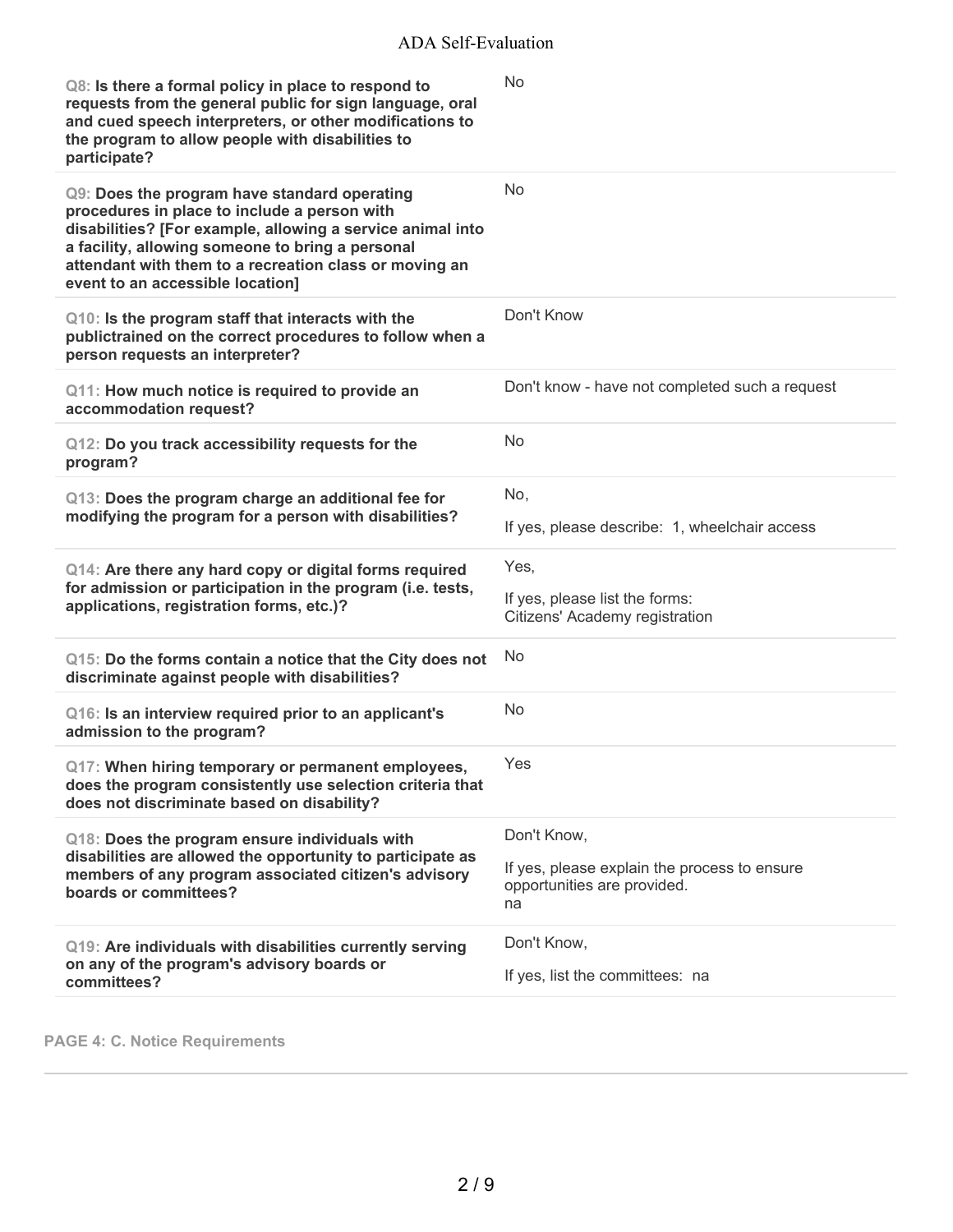| Q20: Is a "Notice under the Americans with Disabilities<br>Act" or a non-discrimination statement made accessible,<br>as needed, to program participants who may be persons<br>with disabilities?                                                                                                                                        | Don't Know                                                                                                                                                                   |
|------------------------------------------------------------------------------------------------------------------------------------------------------------------------------------------------------------------------------------------------------------------------------------------------------------------------------------------|------------------------------------------------------------------------------------------------------------------------------------------------------------------------------|
| <b>Q21: Does the non-discrimination statement include</b><br>information about the City's ADA Coordinator and how<br>to contact them or file a grievance?                                                                                                                                                                                | Don't Know                                                                                                                                                                   |
| Q22: Is program staff that regularly interacts with the<br>public familiar with the City's ADA grievance/complaint<br>procedures when an incident of disability discrimination<br>is alleged?                                                                                                                                            | Don't Know                                                                                                                                                                   |
| Q23: Does the program notify all persons that public<br>meetings, hearings, interviews, and conferences will be<br>held in accessible locations and that adaptive/auxiliary<br>aids (such as assistive listening devices, readers for the<br>blind, pen and paper) will be provided, upon request, to<br>participants with disabilities? | Yes,<br>If yes, please describe how the notifications are made<br>and how much advance notice is required to provide<br>accommodations.<br>ask Broadcasting staff to provide |
| Q24: Is there a formal policy in place to respond to<br>requests from the general public for note takers,<br>computer-assisted real time transcription services, and<br>other auxiliary aids and services for providing effective<br>communication?                                                                                      | Don't Know                                                                                                                                                                   |
| <b>PAGE 5: D. Printed Information</b>                                                                                                                                                                                                                                                                                                    |                                                                                                                                                                              |
| Q25: Does the program have printed materials (i.e.<br>forms, newsletters, brochures, calendars, fact sheets)<br>that are made available to the public?                                                                                                                                                                                   | Yes                                                                                                                                                                          |
| Q26: Who manages the printed materials?                                                                                                                                                                                                                                                                                                  | My department manages printed material                                                                                                                                       |
| Q27: Is there a formal policy in place to respond to<br>requests from the general public for alternate document<br>formats of the printed materials that are made to the<br>public?                                                                                                                                                      | No                                                                                                                                                                           |
| Q28: What types of alternate document formats does the                                                                                                                                                                                                                                                                                   | Other media type,                                                                                                                                                            |
| program make available when requested? (Check all that<br>apply)                                                                                                                                                                                                                                                                         | Please list other media type(s):<br>Audio, enlarged, electrocnic, email (wouldn't allow me<br>to check more than 1)                                                          |
| Q29: How much notice is required to provide the<br>alternate document formats?                                                                                                                                                                                                                                                           | Don't know - have not completed such a request                                                                                                                               |

**Q30: Do you track accessibility requests for alternate formats of printed material?**

 $\overline{\phantom{a}}$ 

No,

0

requests were for:

If yes, please list how many requests have been received in the past 12 - 36 months and what the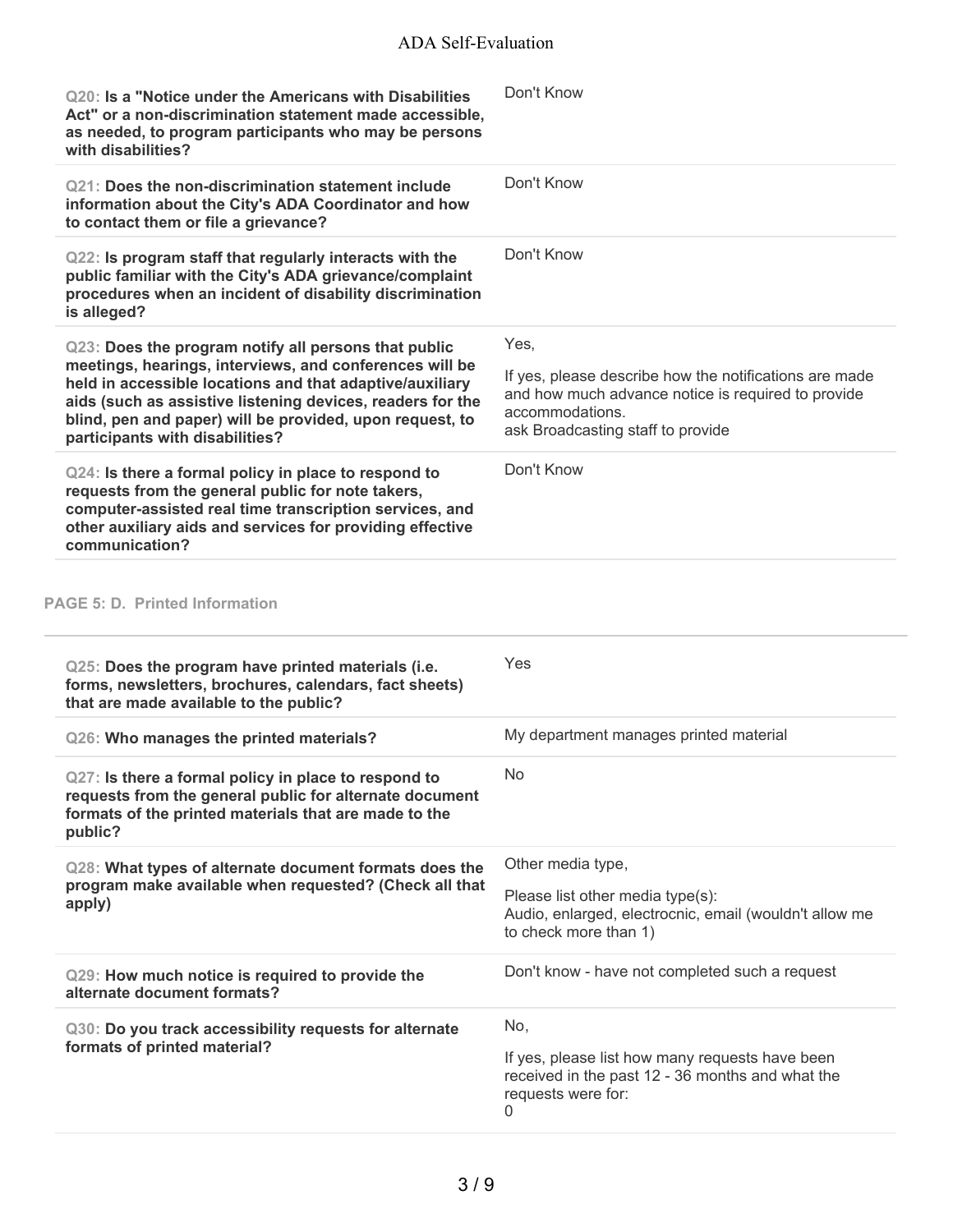| Q31: Does the program charge an additional fee for<br>providing materials in alternative formats for people with<br>disabilities?                                                                              | <b>No</b>                                                                     |
|----------------------------------------------------------------------------------------------------------------------------------------------------------------------------------------------------------------|-------------------------------------------------------------------------------|
| Q32: Does the program include images of individuals<br>with disabilities in the printed materials and<br>publications?                                                                                         | No, photos of individuals with disabilities are NOT<br>included               |
| <b>PAGE 6: E. Television and Audiovisual Public Information</b>                                                                                                                                                |                                                                               |
| Q33: Does the program produce audiovisual (film,<br>videotape, television, digital) presentations, or website<br>demonstrations/webinars for the public or provide these<br>types presentations to the public? | Yes                                                                           |
| Q34: Is there a formal policy in place to respond to<br>requests from the general public for accessible<br>audiovisual, televised or online presentations provided<br>to the public?                           | No                                                                            |
| Q35: What types of accessible audio/visual, televised or<br>online presentation formats does the program make<br>available when requested?                                                                     | Other,<br>Please list the other formats:<br>both captioning and transcription |
| Q36: How much notice is required to provide the<br>accessible presentation formats?                                                                                                                            | Don't know - have not completed such a request                                |
| Q37: Do you track accessibility requests for accessible<br>presentation formats?                                                                                                                               | No                                                                            |
| Q38: Does the program charge an additional fee for<br>providing presentations in accessible formats for people<br>with disabilities?                                                                           | No                                                                            |
| Q39: Do the audio/visual presentations include<br>portrayals of individuals with disabilities?                                                                                                                 | Yes, individuals with disabilities are portrayed                              |
| PAGE 7: F. Website                                                                                                                                                                                             |                                                                               |
| Q40: Does the program provide information about its                                                                                                                                                            | Yes,                                                                          |
| offerings to the public on the internet?                                                                                                                                                                       | If yes, please list the URL: www.cityofgainesville.org                        |
| Q41: What information is provided on the internet?<br>Please describe briefly:                                                                                                                                 | Citizens' Academy, assists with all portions of<br>website beyond our office  |
| Q42: Does the webpage(s) include information about the<br>accessibility of the facilities (parking, bathrooms,<br>assistive listening devices, etc.) where the program is<br>offered?                          | Don't Know                                                                    |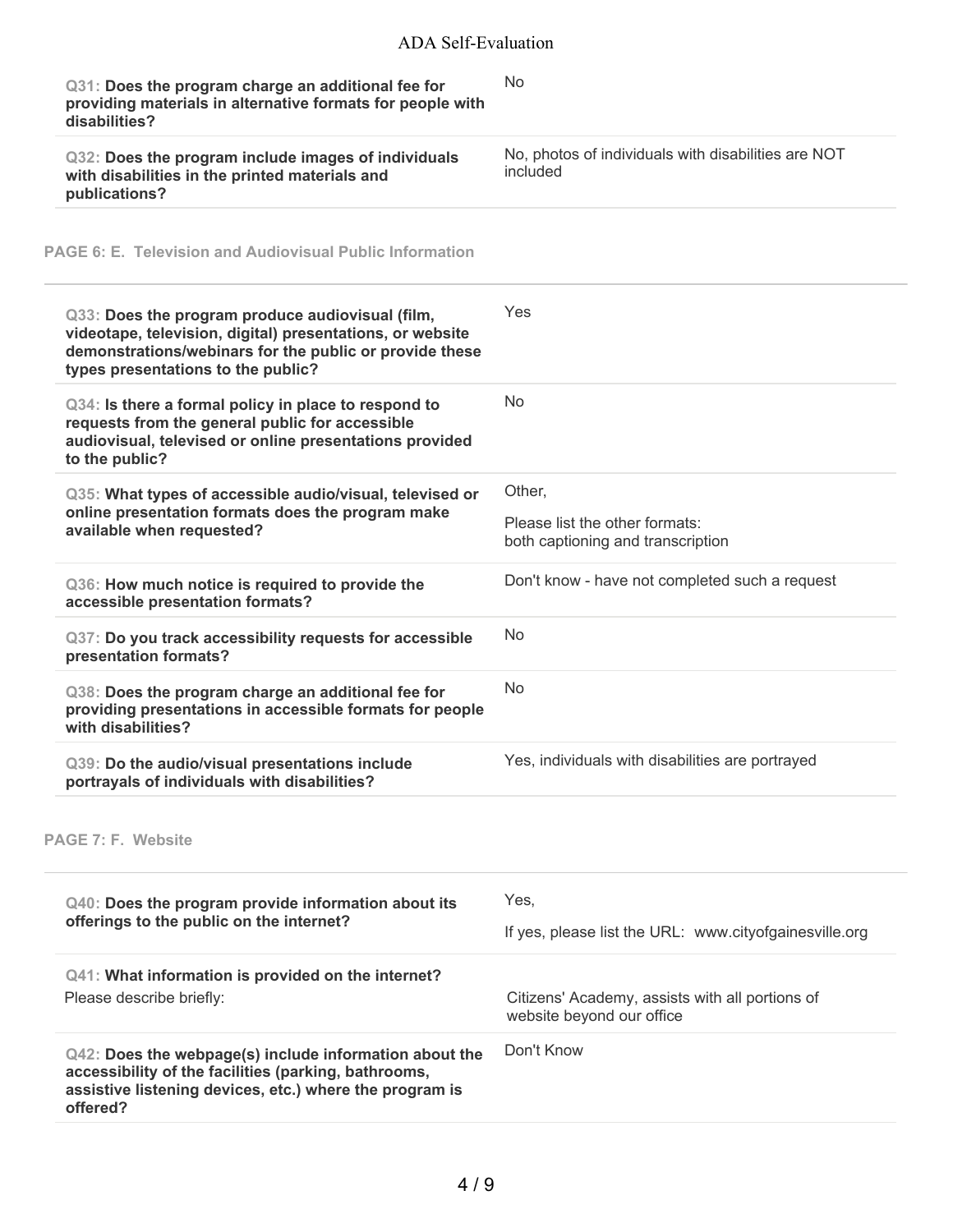| Q43: Who manages the information regarding the<br>facilities, programs and services provided on the<br>internet?                                                                                                                                                                                                                              | The department manages the webpage(s) content |
|-----------------------------------------------------------------------------------------------------------------------------------------------------------------------------------------------------------------------------------------------------------------------------------------------------------------------------------------------|-----------------------------------------------|
| Q44: Does the website home page include easily<br>locatable information, including a telephone number and<br>email address, for use in reporting website accessibility<br>problems and requesting accessible services and<br>information?                                                                                                     | <b>No</b>                                     |
| Q45: Do all links have a text description that can be read<br>by a screen reader (not just a graphic or "click here")?                                                                                                                                                                                                                        | <b>No</b>                                     |
| Q46: Do all the photographs, maps, graphics and other<br>images on the webpages currently have HTML tags<br>(such as an "alt" tag or a long description tag) with text<br>equivalents of the material being visually conveyed?                                                                                                                | No                                            |
| Q47: Are all the documents posted on the webpages<br>available in HTML or other text-based format (for<br>example rich text format (RTF) or word processing<br>format), even if they are also provided in another format,<br>such as Portable Document Format (PDF)?                                                                          | Yes                                           |
| Q48: If a webpage has data charts or tables, is HTML<br>used to associate all data cells with column and row<br>identifiers?                                                                                                                                                                                                                  | Yes                                           |
| Q49: Do all video files available on the webpages have<br>audio descriptions of what is being displayed to provide<br>access to visually conveyed information for people who<br>are blind or have low vision?                                                                                                                                 | Don't Know                                    |
| Q50: Do all video files on the webpages have written<br>captions of spoken communication to provide access to<br>people who are deaf or hard of hearing?                                                                                                                                                                                      | Don't Know                                    |
| Q51: Does the top of each page with navigation links<br>have a "skip navigation" link?[This feature directs<br>screen readers to bypass the row of navigation links and<br>start at the webpage content, thus enabling people who<br>use screen readers to avoid having to listen to all the<br>links each time they add more to a new page.] | Don't Know                                    |
| Q52: Is the webpage content regularly (at least annually)<br>tested for accessibility to ensure it is usable by people<br>with disabilities, including those who use speaking<br>browsers?                                                                                                                                                    | Don't Know                                    |
| Q53: Is there a formal policy established to<br>ensurewebpages will be accessible?                                                                                                                                                                                                                                                            | No                                            |
| Q54: Is the policy posted on the webpage, where it can<br>be easily located?                                                                                                                                                                                                                                                                  | Don't Know                                    |
| Q55: Is there a standard operating procedure in place to<br>ensure that new and modified webpages and content are<br>accessible?                                                                                                                                                                                                              | No                                            |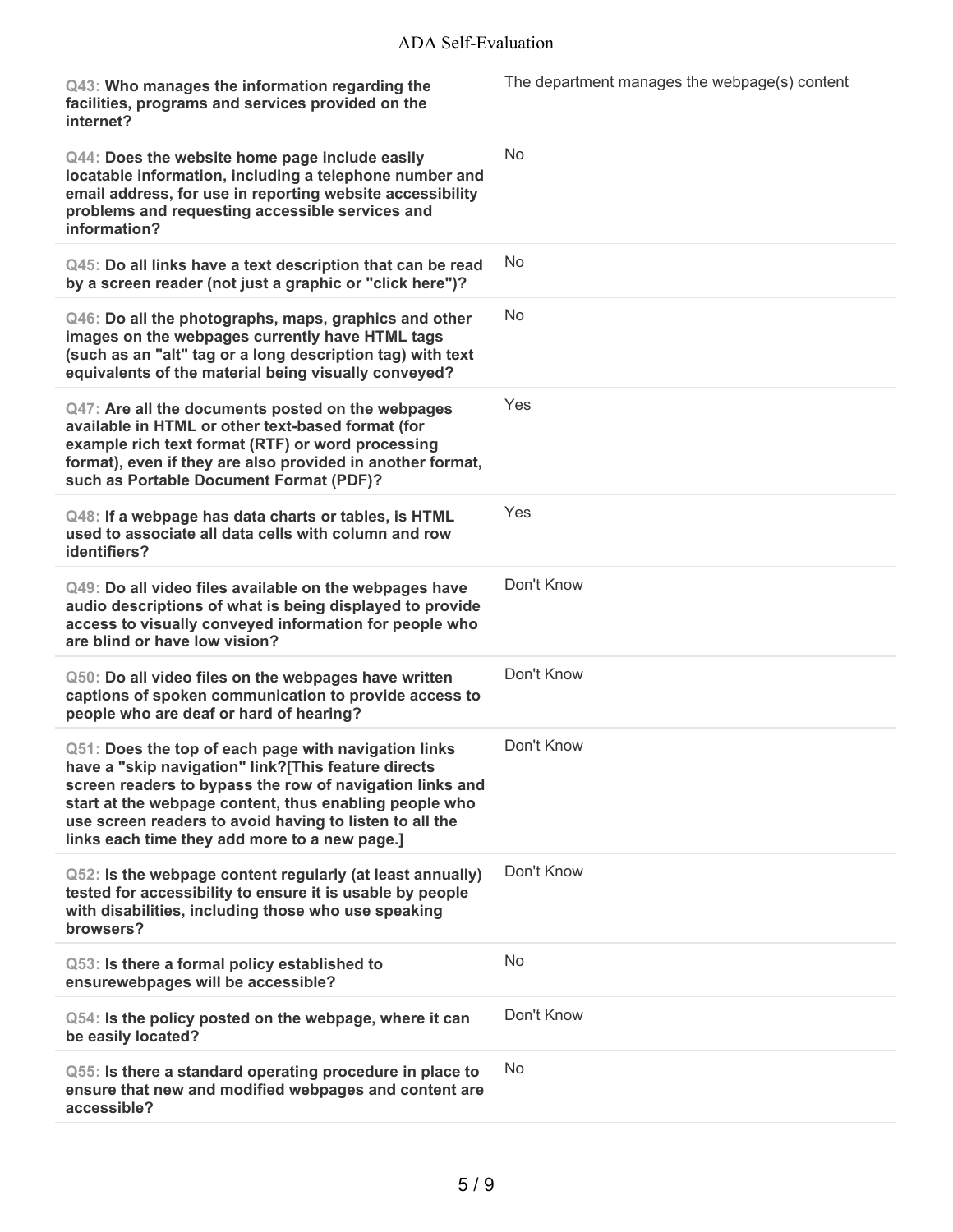No

**Q56: Does the in-house communications staff and department contacts responsible for webpage content development receive training on the guidelines for website accessibility?**

**PAGE 8: G. Public Telephones and Communication Devices**

| Q57: Does the program's main public access number<br>have an automated phone menu service (i.e. press 1 for<br>, press 2 for)?                                                                                                                  | Yes        |
|-------------------------------------------------------------------------------------------------------------------------------------------------------------------------------------------------------------------------------------------------|------------|
| Q58: If yes, does the system offer a simple, 1-step way<br>for a caller to bypass the menu and speak directly with a<br>staff person during regular business hours?                                                                             | No         |
| Q59: What tools does the program use to communicate<br>by phone with people with speech or hearing<br>difficulties?                                                                                                                             | None       |
| Q60: Does the program publish the City's TTY (text<br>telephone) relay service in all materials where a phone<br>number is listed?                                                                                                              | <b>No</b>  |
| Q61: If a third-party "Relay" system is used, does<br>program staff receive training on how to place a Relay<br>call to a customer, as well as receive one?                                                                                     | No         |
| <b>PAGE 9: H. Accessible/Adaptive Equipment</b>                                                                                                                                                                                                 |            |
| Q62: Does the program allow members of the public to<br>use electronic equipment such as copy machines or<br>computer terminals?                                                                                                                | No         |
| Q63: Does the program ensure that the electronic<br>equipment is accessible to and usable by individuals<br>with disabilities (For example, is a public computer<br>terminal provided on a lowered counter or in an<br>accessible workstation)? | Don't Know |
| Q64: Are auxiliary aids (such as a moveable light<br>source, adjustable worktable levels, paper and pen, etc.)<br>provided to assist persons with disabilities?                                                                                 | Don't Know |
| PAGE 10: I. Public Meetings                                                                                                                                                                                                                     |            |
| Q65: Does the program hold public meetings, hearings<br>or conferences?                                                                                                                                                                         | Yes        |
| Q66: Does the program require that public meetings,<br>hearing, and conferences be held in accessible<br>locations?                                                                                                                             | No         |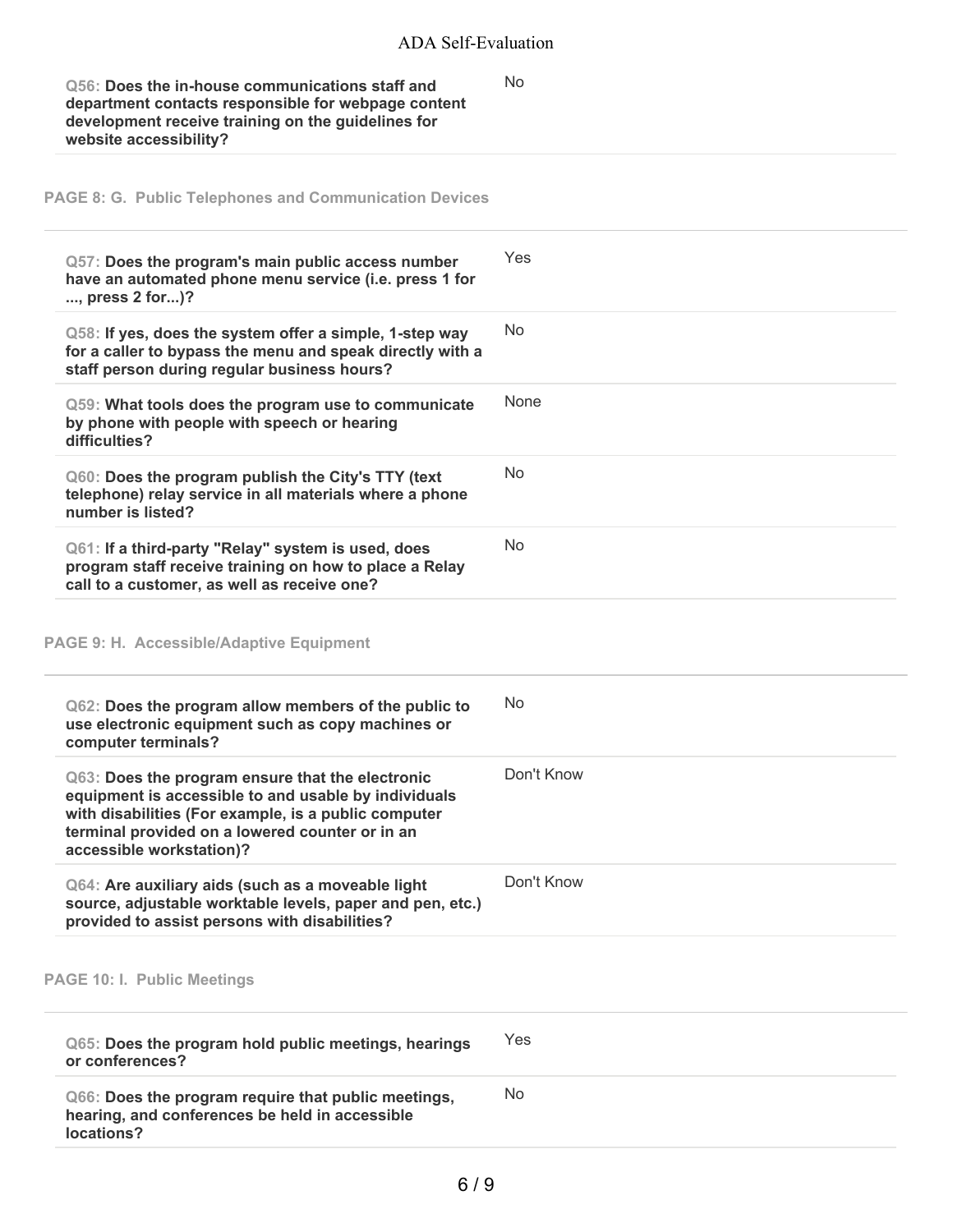| Q67: Do all printed or electronic materials about<br>program-sponsored/hosted public events, public<br>meetings, public hearings, or public appearances by and<br>with City officials include instructions about how to<br>request accommodations? | No                                                                                                                 |
|----------------------------------------------------------------------------------------------------------------------------------------------------------------------------------------------------------------------------------------------------|--------------------------------------------------------------------------------------------------------------------|
| Q68: If yes, what types of accommodations can the<br>program provide to the public when requested?                                                                                                                                                 | N/A                                                                                                                |
| Q69: How many Assistive listening devices are made<br>available for public meetings?                                                                                                                                                               | 4                                                                                                                  |
| Q70: Does the program charge an additional fee for<br>providing accommodations for people with disabilities?                                                                                                                                       | <b>No</b>                                                                                                          |
| <b>PAGE 11: J. Transportation Services</b>                                                                                                                                                                                                         |                                                                                                                    |
| Q71: Does the program provide transportation to<br>volunteers, visitor, or program participants?                                                                                                                                                   | No                                                                                                                 |
| Q72: Does the program have procedures to make<br>transportation accessible to persons who have visual,<br>hearing, mobility and learning disabilities?                                                                                             | Yes,<br>If yes, please identify the disability and procedures to<br>make transportation accessible.<br>contact OEO |
| PAGE 12: K. Tours and Trips                                                                                                                                                                                                                        |                                                                                                                    |
| Q73: Does the program provide facility tours or organize<br>trips for members of the pubic?                                                                                                                                                        | Yes                                                                                                                |
| Q74: Does the program have procedures to make the<br>tours and trips accessible to individuals who have<br>visual, hearing, mobility and learning disabilities?                                                                                    | Don't Know                                                                                                         |
| <b>PAGE 13: L. Use of Consultants and Contractors</b>                                                                                                                                                                                              |                                                                                                                    |
| Q75: Are consultants or contractors who bid on capital<br>projects or other contractual work for the program<br>required to signstatements attesting to their intent to<br>comply with the ADA?                                                    | N/A                                                                                                                |
| Q76: Does program staff monitorconsultants or<br>contractors obligations to facilitate participation of<br>individuals with disabilities?                                                                                                          | Don't Know                                                                                                         |
| Q77: When selecting contractors or vendors, does the<br>program use criteria that does not discriminate based on<br>ability?                                                                                                                       | Don't Know                                                                                                         |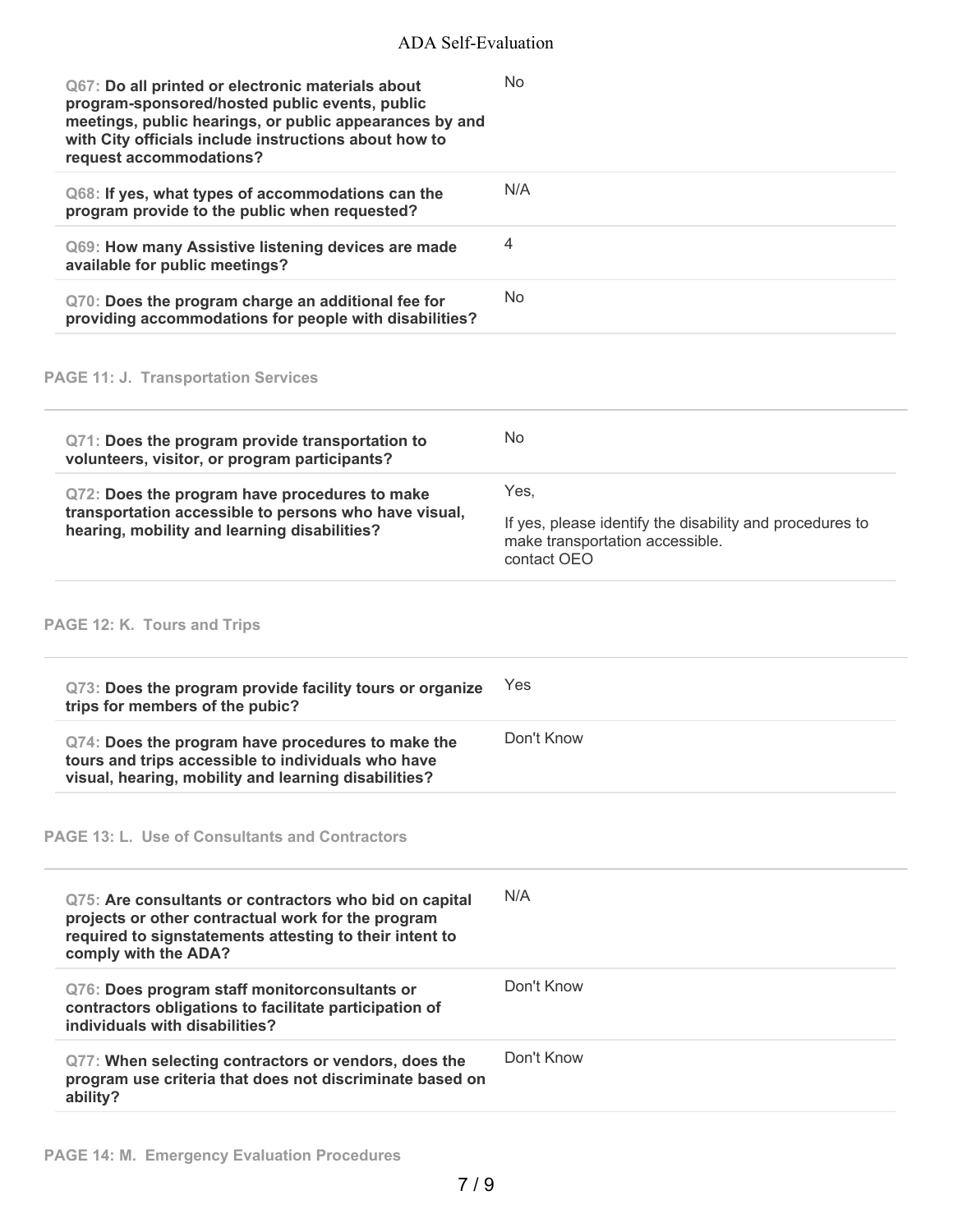| Q78: Does program staff have a plan or procedures in<br>place that describe how to evacuate people with<br>disabilities from the program facility during an<br>emergency?                                                              | Don't Know                                                                                                    |
|----------------------------------------------------------------------------------------------------------------------------------------------------------------------------------------------------------------------------------------|---------------------------------------------------------------------------------------------------------------|
| Q79: If yes, isstaff at each program facility trained to<br>carry out the instructions of the plan or procedures?                                                                                                                      | N/A                                                                                                           |
| Q80: Is the evacuation plan or instructions posted in a<br>visible and accessible area of each floor in all programs<br>and public facilities?                                                                                         | Don't Know                                                                                                    |
| PAGE 15: N. Special Events and Private Events on City Property                                                                                                                                                                         |                                                                                                               |
| Q81: Does program staff notify both private entities and<br>staff of their obligations to facilitate participation of<br>individuals with disabilities in those special events or<br>private events held on public property?           | Other (please specify) na                                                                                     |
| PAGE 16: O. Training and Staffing                                                                                                                                                                                                      |                                                                                                               |
| Q82: Does the program provide full and equal access to<br>ALL its participants, regardless of ability?                                                                                                                                 | Yes                                                                                                           |
| Q83: How is program staff that have contact with the<br>public informed of the department's obligations and<br>policies that enables persons with disabilities to<br>participate in the program?                                       | Respondent skipped this<br>question                                                                           |
| Q84: Does the program staff who maintain contact with<br>the public receive training on interacting with people<br>with disabilities?                                                                                                  | No, staff did not receive training                                                                            |
| Q85: Is there program staff who would be able to<br>provide better customer service if they had training in<br>American Sign Language (ASL) or other means of<br>communicating with people who have hearing or speech<br>difficulties? | Don't Know                                                                                                    |
| Q86: Would other training or technical assistance<br>services be helpful to program staff such as (check all<br>that apply):                                                                                                           | Legal requirements,<br>How to provide materials in alternate formats (i.e.<br>Braille, audio recordings, etc. |
| Q87: Is there program staff that provide emergency<br>services to the public?                                                                                                                                                          | <b>No</b>                                                                                                     |
| Q88: If yes, have they had training in American Sign<br>Language or other means of communicating in<br>emergency situations with people who have hearing or<br>speech difficulties?                                                    | N/A                                                                                                           |